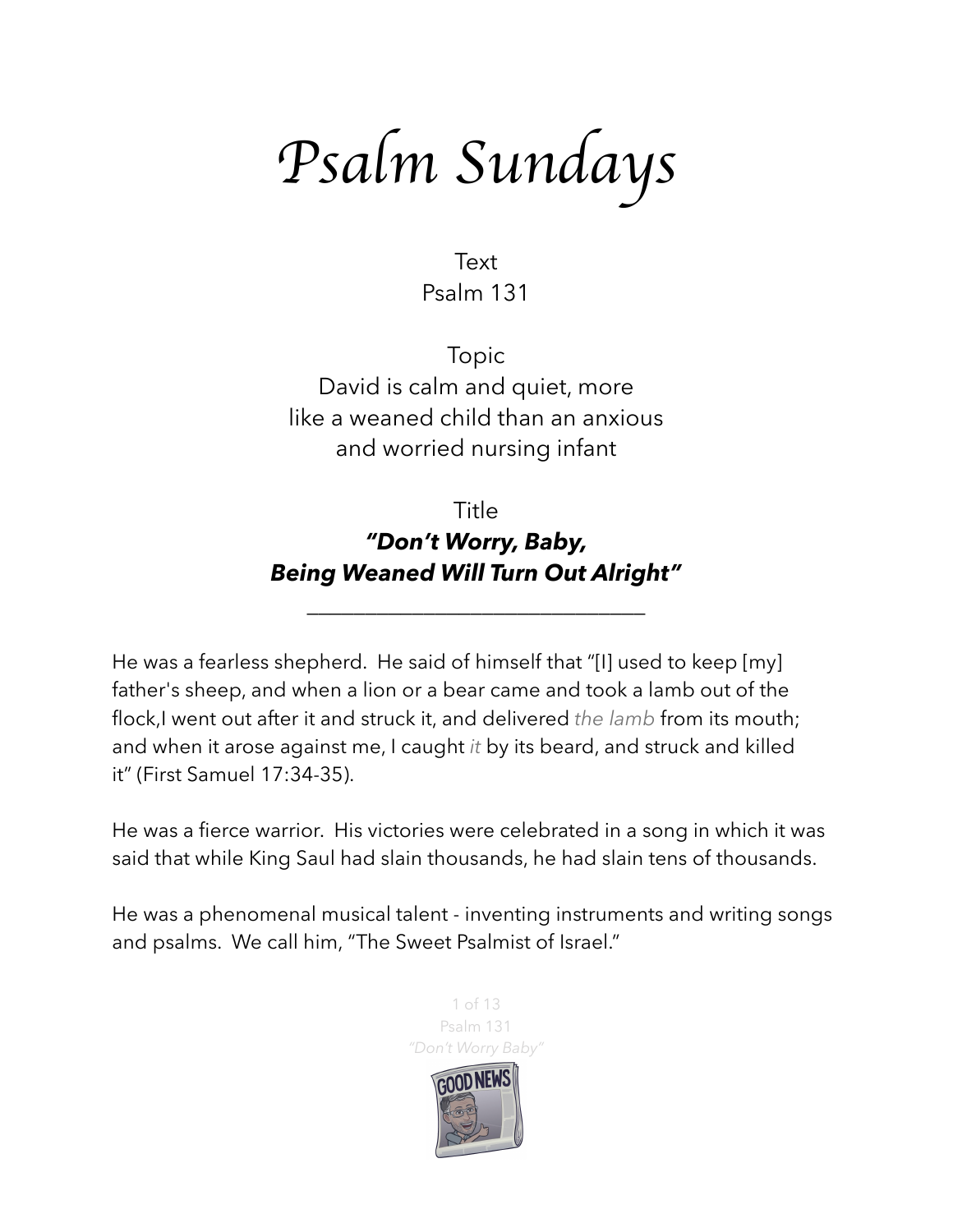He was a faithful king, ruling over a united Israel.

He was in fellowship with the LORD, Who identified him as a "man after His own heart" (First Samuel 13:14).

Those are some of the ways we see King David of Israel. How did David see himself? Look in verse two: "Like a weaned child with his mother; Like a weaned child *is* my soul within me" (Psalm 131:2).

Didn't expect that.

<span id="page-1-1"></span>Psalm[1](#page-1-0)31 is the third shortest psalm.<sup>1</sup> In many commentaries, it is taught along with Psalm 130. Not for thematic reasons, but because it is so brief.

It's brevity should cause us to pay even closer attention. I'll organize my comments around two points: **#1 Do You Want To Be Weaned Or Still Weaning?,** and **#2 Do You Wait Like You're Weaned Or Still Weaning?** 

## **#1 - Do You Want To Be Weaned Or Still Weaning? (v1&2)**

Lincoln's Gettysburg Address. Two-hundred seventy-two words; took two minutes to deliver.

Roosevelt's "Day of Infamy" speech - seven and one-half minutes.

"I have a dream today" was delivered by Martin Luther King in seventeen minutes.

<span id="page-1-0"></span>*[1](#page-1-1) Psalms 117 & 134*

2 of 13 Psalm 131 *"Don't Worry Baby"* 

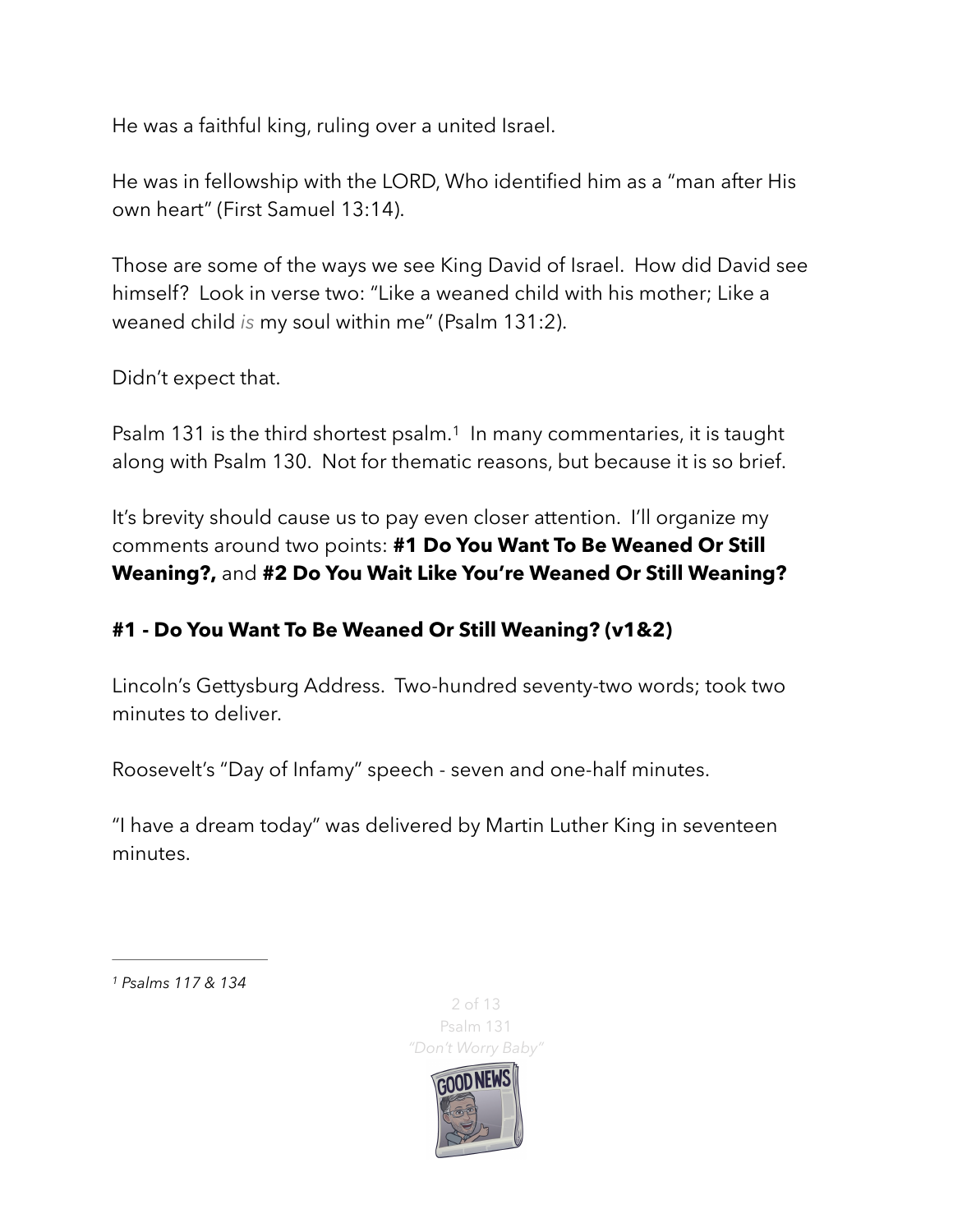Some of the greatest speeches in history were the briefest. There is a saying in standup comedy that "a tight five is better than a sloppy fifteen."

Arguably the greatest talk ever given, the Sermon on the Mount, can be delivered in twenty minutes.

Charles Spurgeon related this story: "An old preacher used to say to a young man who preached an hour, 'My dear friend, I do not care what else you preach about, but I wish you would always preach *about forty minutes.' "*

He also said, "Brevity is a virtue which is within the reach of us all."

David was inspired by the image of a weaned child. It perfectly communicated what he wanted to say. It was powerful enough that it could almost stand alone, needing little more to drive it home to hearts. He showcased it using a few carefully inspired words.

Psa 131:1 A Song of Ascents. Of David. LORD, my heart is not haughty, Nor my eyes lofty. Neither do I concern myself with great matters, Nor with things too profound for me.

Psa 131:2 Surely I have calmed and quieted my soul, Like a weaned child with his mother; Like a weaned child *is* my soul within me.

Here comes my disclaimer for today. **Psalm 131 is not a teaching on** *how* **or**  *when* **to wean a child.** It's not addressing the breast vs. bottle debate. I am not going to give my advice. If you are a nursing mom with an opinion, do not approach me.

Four things to immediately note:

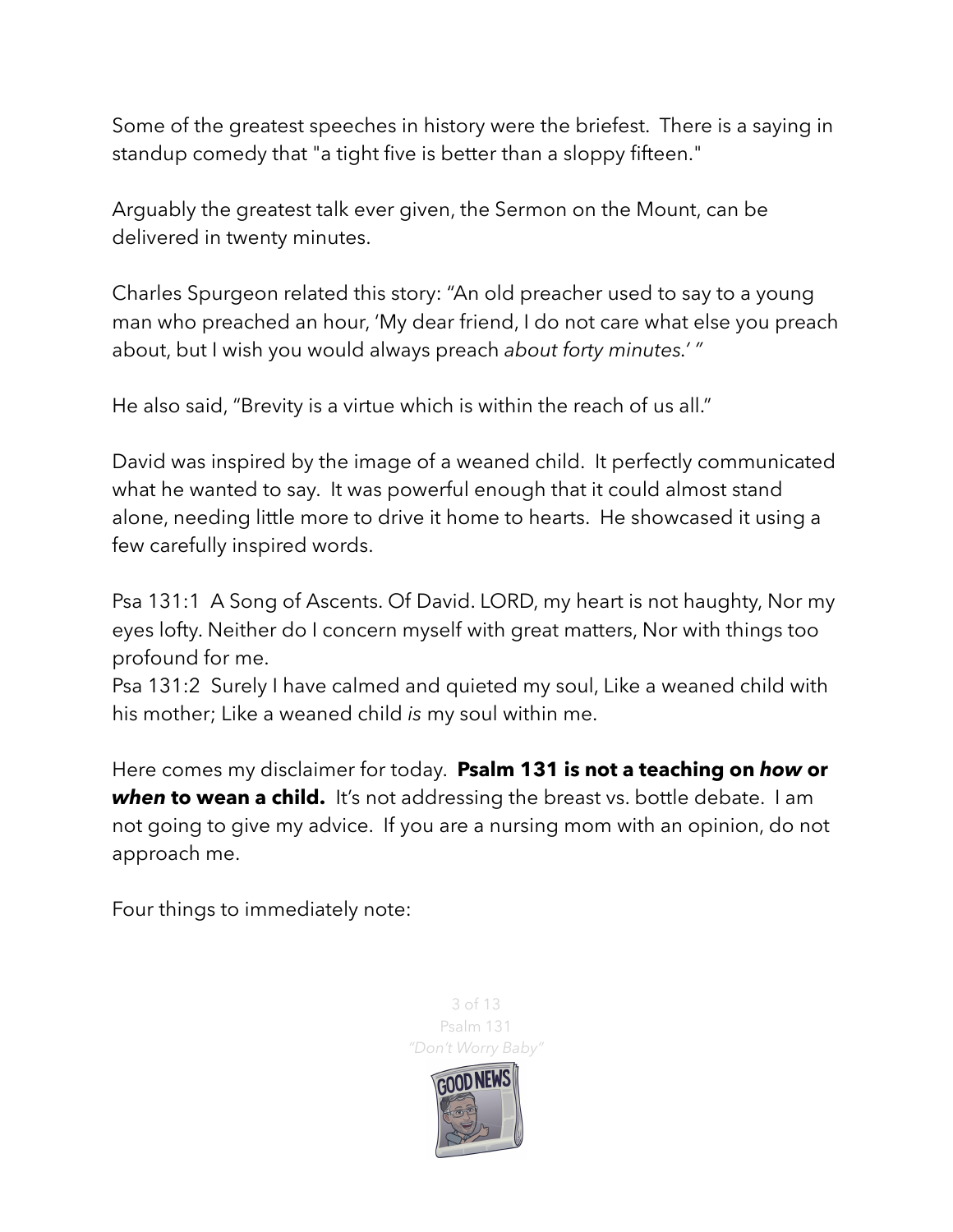- 1. In his comparison, David assumed that a nursing infant is fussy, anxious, determined to get his or her next meal, with strong cries.
- 2. It is a positive step of growth to be weaned. At least once in the Bible it was celebrated as an important passage in life. In Genesis 21:8, we read, "So the child grew and was weaned. And Abraham made a great feast on the same day that Isaac was weaned."
- 3. You should rather be a weaned child of God rather than remain an infant.
- 4. Being weaned, in the spiritual sense, is something the child of God can do for himself or herself. David said, "**I** have calmed and quieted **my** soul."

Can we talk about those seven words for a moment? "**I** have calmed and quieted **my** soul." I cannot think of better counsel for the times in which we are living.

COVID19, the SCOTUS hearings, the November 3rd election... The anxiety & noise can definitely interfere with our walk with the Lord.

Law enforcement is under attack. Do you know who cops shoot more than anyone else? Themselves. In 2019, 228 current or former officers died by suicide, compared with 172 in 2018. New York and California top the list.

More firefighters die at their own hands than in the line of duty.

Military suicides are up more than 20% in the COVID19 era, and they were already very high.

COVID19 has brought an increase in cases of spousal abuse.

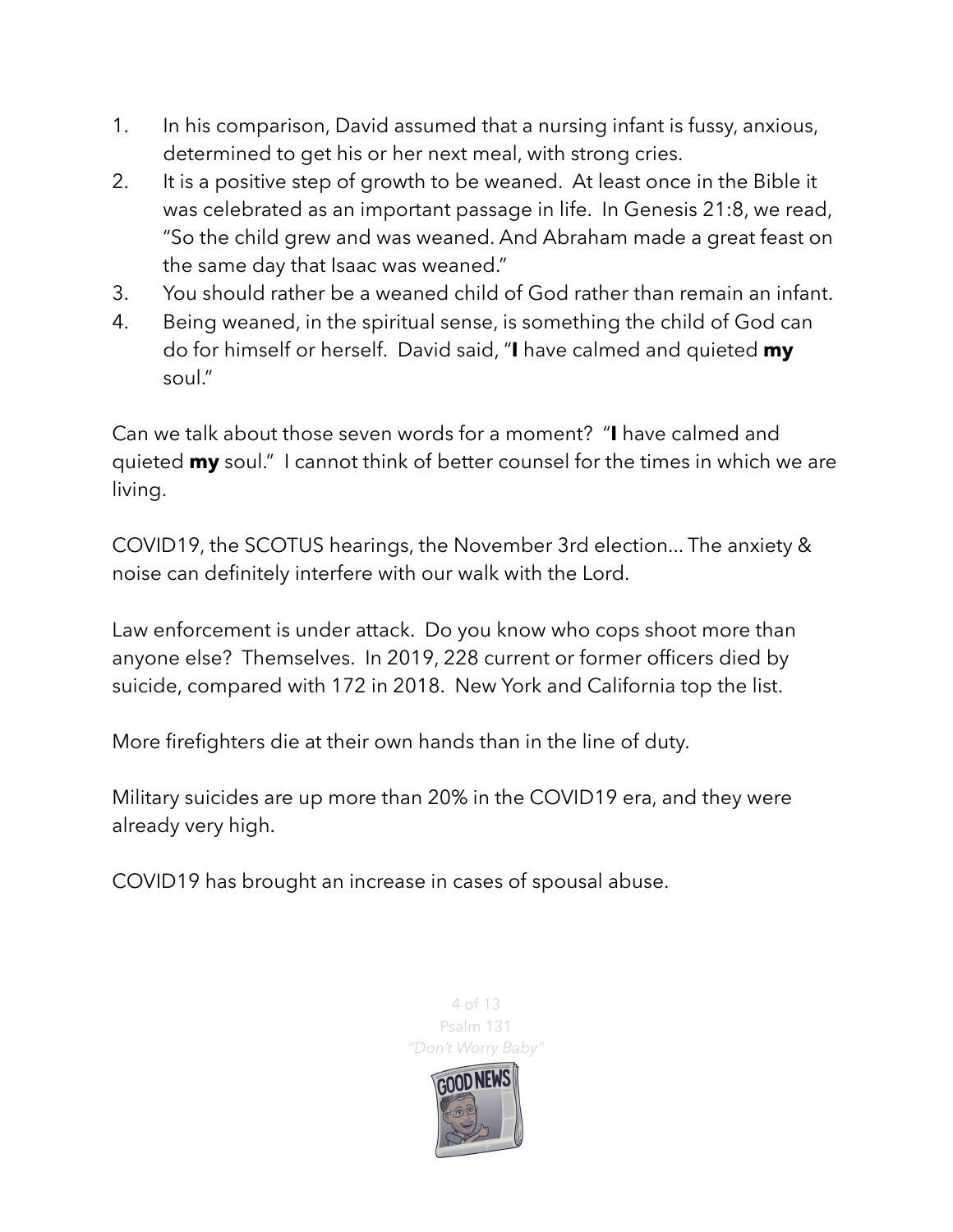Secular experts in many disciplines are warning of increased mental illness and suicides over the next several years as a toll from the government's extreme COVID19 mandates.

Can we really say, "Calm and quiet your soul?"

If David could say it... *We can say it.* Yes; absolutely.

We can say it because Jesus Christ is risen from the dead. His resurrection seals the deal. He is the Savior of all men potentially; and definitely for those who believe.

Believe in Him and you are justified by God. He sees you in Jesus, just-as-ifyou'd never sinned. God the Holy Spirit comes and indwells you. The power that raised Jesus from the dead is on-board in order for you to live a transformed life. You become a new creation; old things pass away, and all things become new. Your life is no longer your own - and that's a very good thing.

You are set free to serve Jesus by discovering spiritual gifts He gives, and performing the good works that He has prepared ahead of time for you to discover.

When you sin (and you will), He is faithful and just to forgive you your sin, and to cleanse you from all unrighteousness. Where sin abounds, His grace much more abounds.

You have the Word of God, the Bible, in which you receive instruction in righteousness. Everything you need to live a godly life is in it.

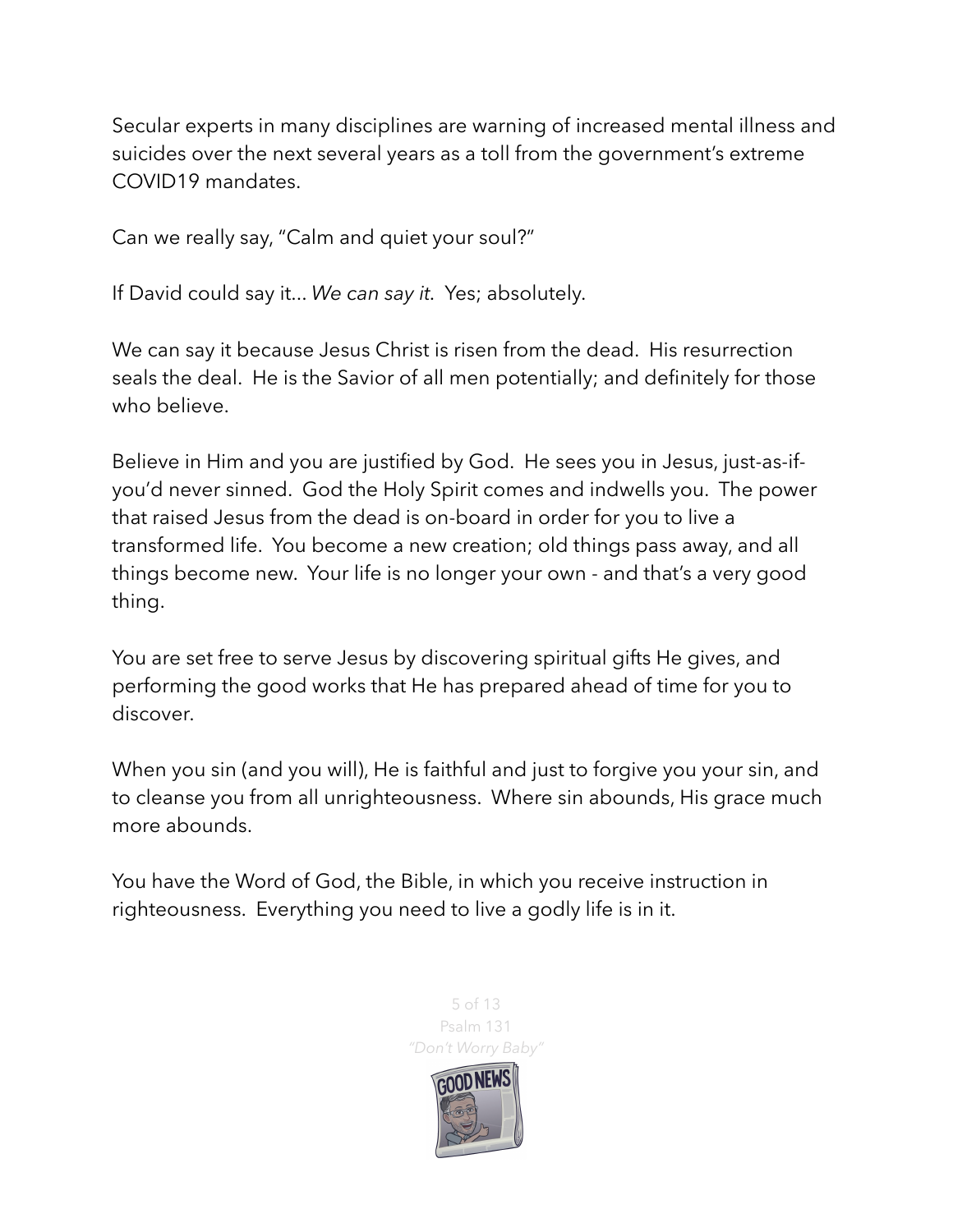Whatever you read you are enabled to do by the power of the indwelling Spirit.

So, yeah: You **can** have "calm" and "quiet" if your soul is right with God by receiving Jesus.

It starts there. You must be saved. If not, we can certainly talk about things that can contribute to mental wellness like diet and exercise and moderation. We can hold debriefings to mitigate PTSD. We want to maintain a relationship with those nonbelievers who are hurting.

But it's all a bandaid on cancer without the Savior.

Let's read verse two again:

Psa 131:2 Surely I have calmed and quieted my soul, Like a weaned child with his mother; Like a weaned child *is* my soul within me.

Our immediate response is, "Tell me how." We want the steps.

It doesn't matter how many steps there are so long as they are clearly marked out. Seven promises; forty-days of purpose. There are so many programs to choose from; so many suggested methods to implement and follow.

Christians are right when we say, "Christianity is not a religion; *it's a relationship."* **But** *we* **default to "religion" whenever we follow programs.** 

If you want some sort of relational guidelines, I will suggest two things:

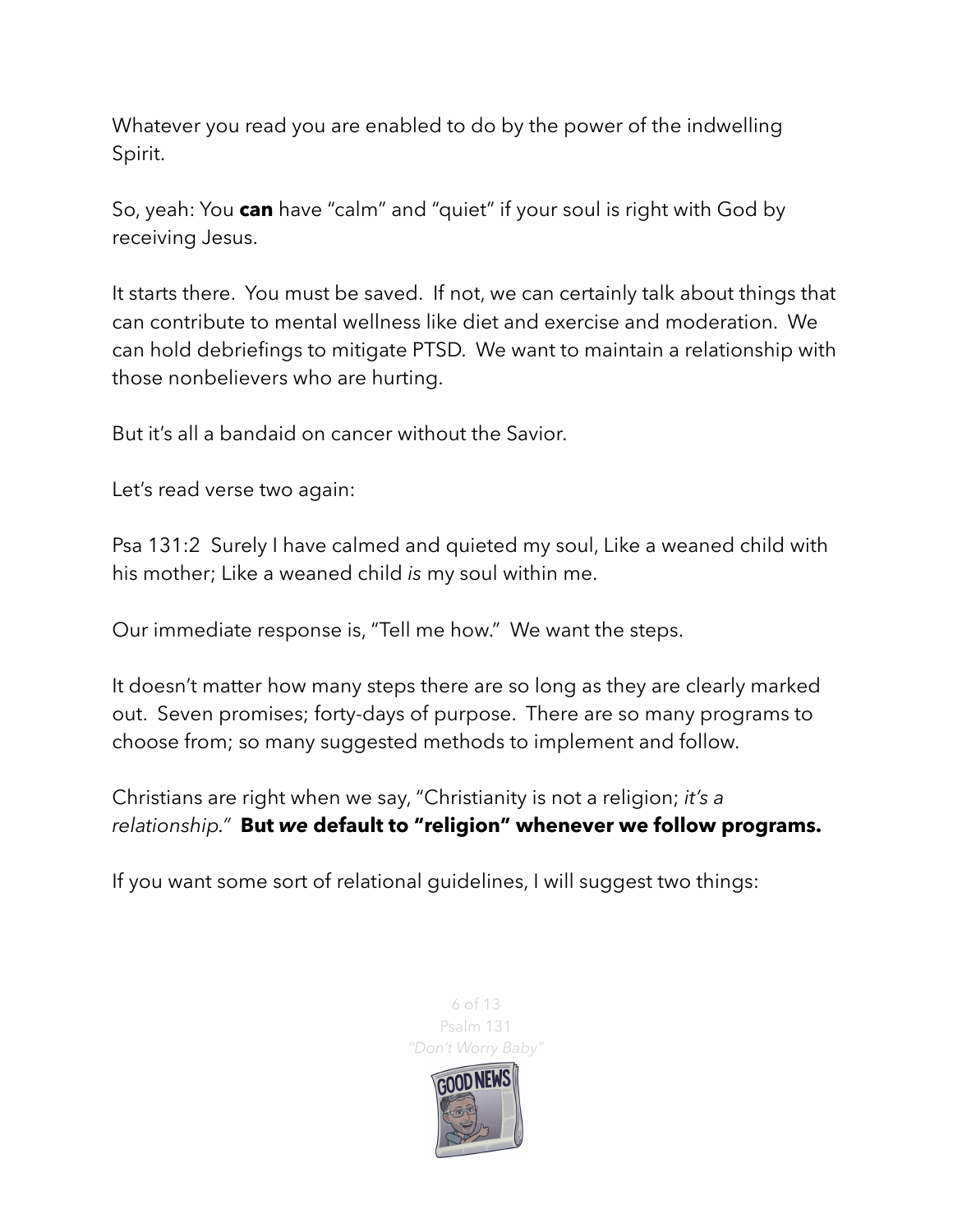- 1. One The Book of Acts says this: "And they continued steadfastly in the apostles' doctrine and fellowship, in the breaking of bread, and in prayers" (2:42).
- 2. Two Look at it from the point of view of what Christians seem to do naturally: Pray, attend church (fellowship), read the Bible, and tell others about Jesus.

David doesn't tell you *how* he calmed and quieted his soul. He tells you something far more important: He tells you that you CAN do it. Believe it and learn how from Jesus as you walk with Him, obeying Him, submitting to Him, trusting Him.

"Like a weaned child with his mother; Like a weaned child *is* my soul within me." In our parenting, Pam and I followed a pretty strict schedule, and that included nursing. The kids didn't like it at all. They let us know that they didn't like it.

They let the neighbors know they didn't like it. If you could hear their cries close to scheduled feedings, you'd think we were waterboarding them. A few times, we nearly cracked under the pressure.

I know what you're thinking. What kind of a monster lets a baby cry? I say, "*They* are the monsters!"

Little ones want that milk. As cuddly-cute as a nursing baby is, with its occasional ooing and goo-gooing, it only wants and wants and wants.

It seeks only its own satisfaction. The baby don't care you are exhausted to the point of being disoriented. Got milk? Gotta have milk. Gimme milk.

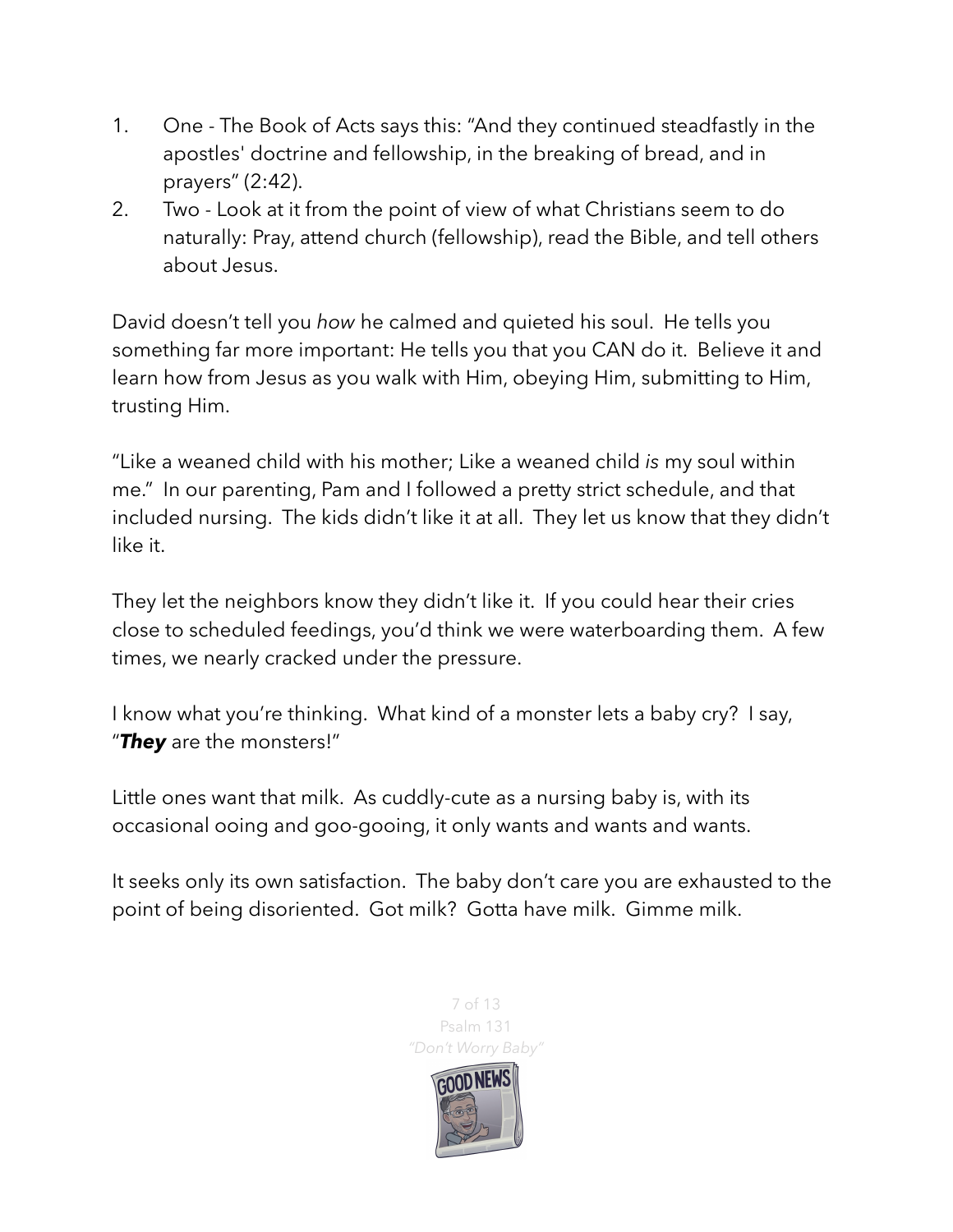The "weaned child with his mother" is a different creature altogether. It's like night and day. There are no outbursts of tortured cryings in order to be fed. There is calm; there is quiet.

David was experiencing this calm, this quiet. It wasn't because nothing was turmoiling around him. We don't know when he penned this, but most of his life's seasons are enough to cause anxiety just reading about them. He was letting you know it's possible, spiritually, to live in the eye of the storm. He said it was your choice.

Verse two is the theme and inspiration of this psalm. From there we now reach back to the opening verse, and (of course) forward to verse three.

Psa 131:1 A Song of Ascents. Of David. LORD, my heart is not haughty, Nor my eyes lofty. Neither do I concern myself with great matters, Nor with things too profound for me.

One of the fifteen songs sung on annual pilgrimages to Jerusalem, this one strongly encouraged Israelites to enjoy their visit as a time of rest and refreshing.

And that's your decision. In your circumstances, you can act like a weaning child, crying, fussing, whining. Or you can realize you are a weaned child of God. You can know the calm and quiet rest in your Lord and Savior, Jesus Christ.

David said, "My heart is not haughty, Nor my eyes lofty. Neither do I concern myself with great matters, Nor with things too profound for me."

These aren't the steps you take in order to be weaned. These are *results,* not *responsibilities*.

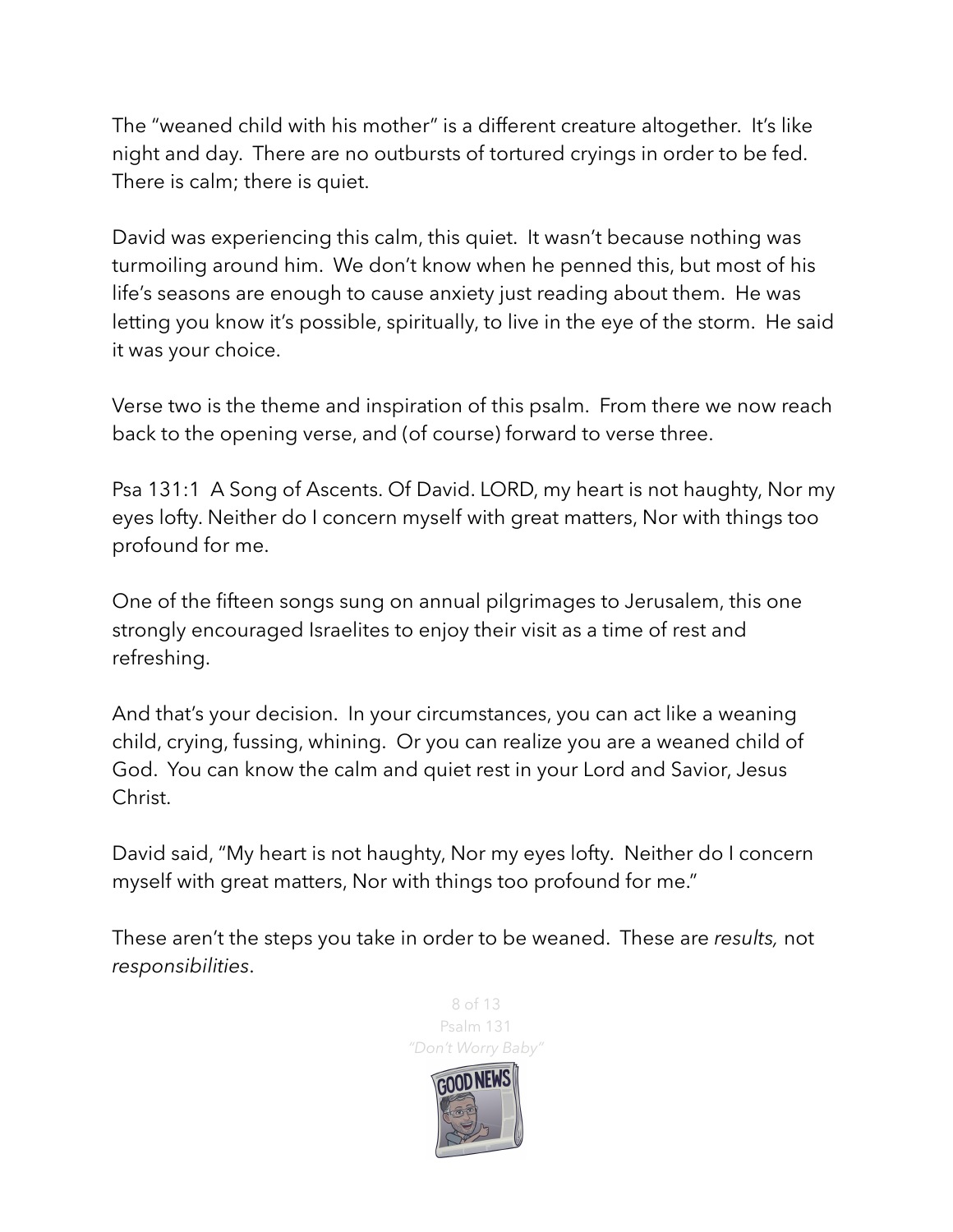We *can* see them as four characteristics of the weaned child of God.

Typically we'd look at these one at a time, and take a stab at defining them. I think it would be better to see them in action. Since David was speaking, we can look back into his life for an example.

David certainly could act like he was still a baby. But there were times you see him as the weaned child of God.

Saul was the first king of Israel, chosen by the people mostly because he could dunk. He was "tall Saul," described this way: "As handsome a young man as could be found anywhere in Israel, and he was a head taller than anyone else" (First Samuel 9:2).

He quickly proved himself a poor choice. God sent the prophet, Samuel, to anoint a young David as the king. For about thirteen years, Saul treated David as a fugitive, seeking to murder him.

On one occasion, when Saul and his men were chasing-down David, the king stopped, and went into a cave to relieve himself. He was unaware that David was hiding deeper in the cave. David's men came to the conclusion I would have come to: "Then the men of David said to him, "This is the day of which the LORD said to you, 'Behold, I will deliver your enemy into your hand, that you may do to him as it seems good to you' " (First Samuel 24:4).

## Then this happened:

And David arose and secretly cut off a corner of Saul's robe. Now it happened afterward that David's heart troubled him because he had cut Saul's *robe.*

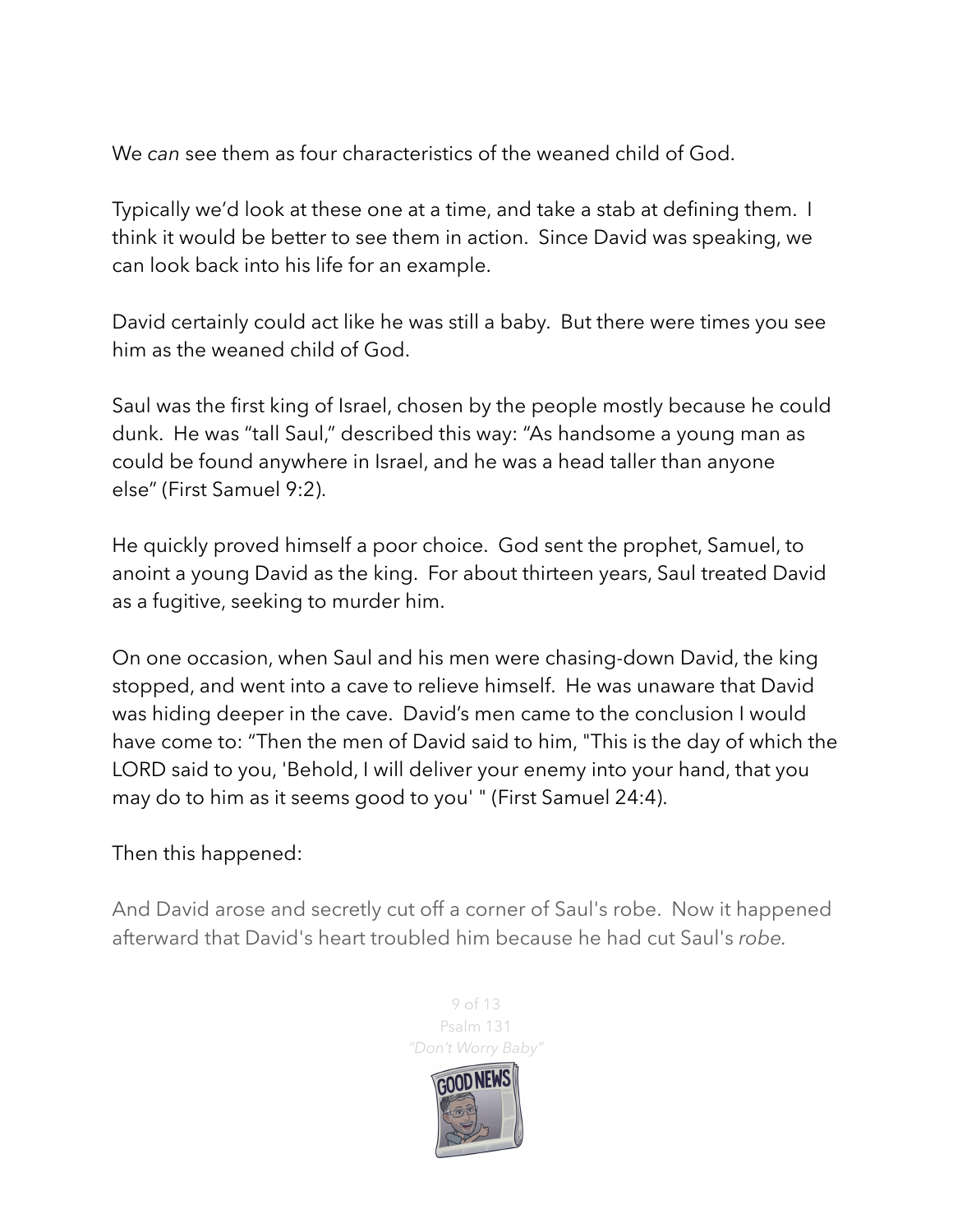And he said to his men, "The LORD forbid that I should do this thing to my master, the LORD's anointed, to stretch out my hand against him, seeing he *is* the anointed of the LORD." So David restrained his servants with *these* words, and did not allow them to rise against Saul. And Saul got up from the cave and went on *his* way (v4-7).

You can find all four of the characteristics from our psalm in that story. And a lot more. AND - It's not the only time David spared Saul's life.

Now, a 'baby' David might have demanded his own way, and killed Saul. A weaned David could not.

The answer to our question is, "Of course I want to be a weaned child of God." Then be one. You "calm and quiet your soul." It's a one-step program. God." Then be one. **You** "calm and quiet *your* soul." It's a one-step program.

Seem too easy? It's admittedly easier said than done. Nevertheless, David did it; and that means you can, too.

## **#2 - Do You Wait Like You're Weaned Or Still Weaning? (v3)**

What is called an hour, but only lasts 45-50 minutes, and usually takes place once a week? "The Therapeutic Hour."

It is pretty standard among psychiatrists, psychologists, marriage and family counselors, and the like. It seems to have carried over into the church when there is counseling.

One professional said, "There does not seem to be a consensus on exactly when the 'therapeutic hour' was established, but it has remained the industry standard."

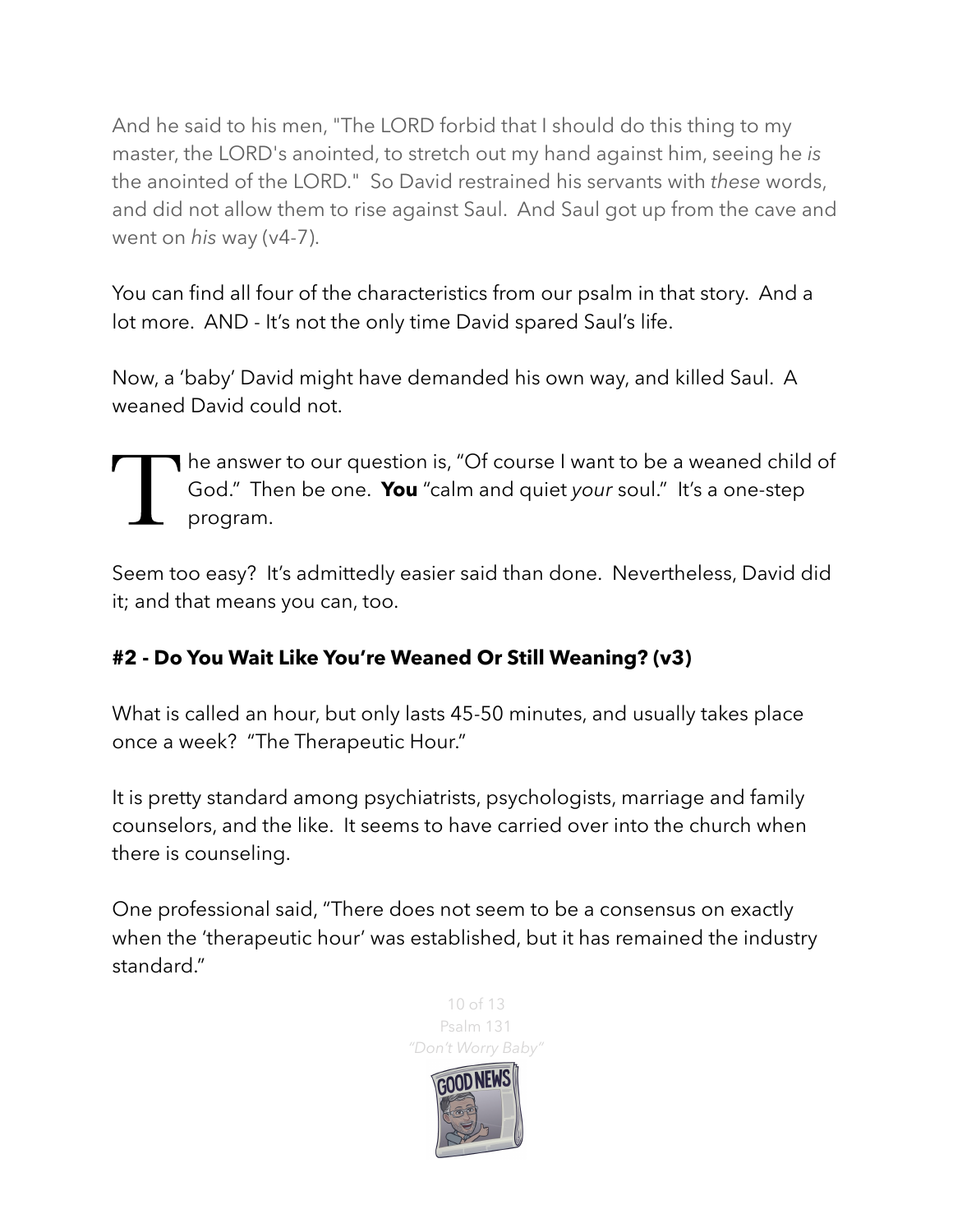One reason has nothing to do with any empirical data. It has to do with your insurance. It is how they base their reimbursements.

You can read Psalm 131 in under 25 seconds. Let it 'read' you this way:

- **Start, as we did, with verse two as a reminder you can be like the weaned** child - calm and quiet.
- Next, judge your actions and reactions in your circumstances by the characteristics listed in verse one.
- **•** Finally, go about your business focusing on hope.

A quick word about judging yourself. It's easy to convince ourselves we do not have a haughty heart, or lofty eyes; that we are not concerning ourselves with great matters, or with things too profound.

Jonah was absolutely, totally backslidden. Yet he was sound asleep in the storm that threatened to sink the boat he was on; that threatened to kill the captain and crew.

I suggest that you let the Lord lead you to a passage of Scripture, preferably a narrative story, and ask yourself, "Who am I in this story?"

Both Jonah and Jesus slept in storms. Which are you? You can be completely in the right, but be reacting like the brother of the prodigal son.

You get the idea. When I am asked to meet with folks, I ask them if the Lord has given them any verses. I try to listen for the Lord to give me something from the Word for them. It could take a therapeutic hour. It could take 20 seconds.

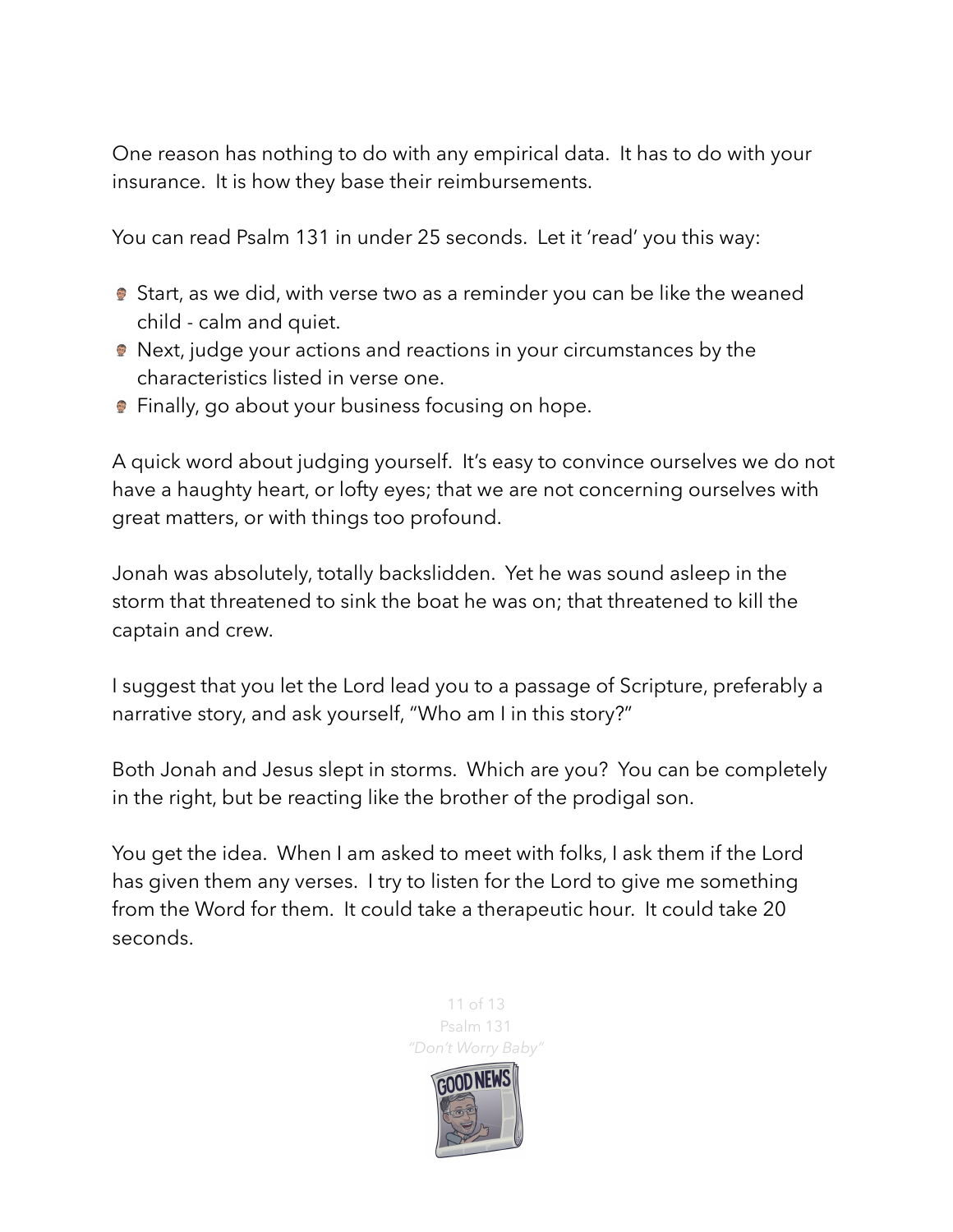After spending time with the LORD, David gave his counsel to Israel:

Psa 131:3 O Israel, hope in the LORD From this time forth and forever.

"Hope in the LORD" is the certainty that He will keep every promise; that He will never change; that He can never, not ever, forsake you. Little things like that.

It is the certainty that to live is Christ, and to die is gain. It is knowing that to be absent from your body is to be present with the Lord. It is knowing we shall not all die, but that we will be transformed in the rapture.

It is understanding that the wicked will be raised to a judgment followed by eternal, conscious punishment.

David said hope was "from this time forth." Forget the things that are behind you.

If you've fallen, get up and get back in the race, looking to finish strong. Go and sin no more.

Be sober; be vigilant. Preach the Word in season and out of season.

"Forever" is the last word. It's a great word to meditate upon.

Do you ever have problems with your computer, or tablet, or smart phone? A lot of the time all you have to do is restart.

If I'm injured, ill, afflicted, assaulted, discouraged, depressed, overcome, overwhelmed, and the like... The word "forever" is the restart. I'm gonna live forever, free from all that, and every other struggle and suffering. I'm going to a place where everybody knows my name. I won't cry anymore.